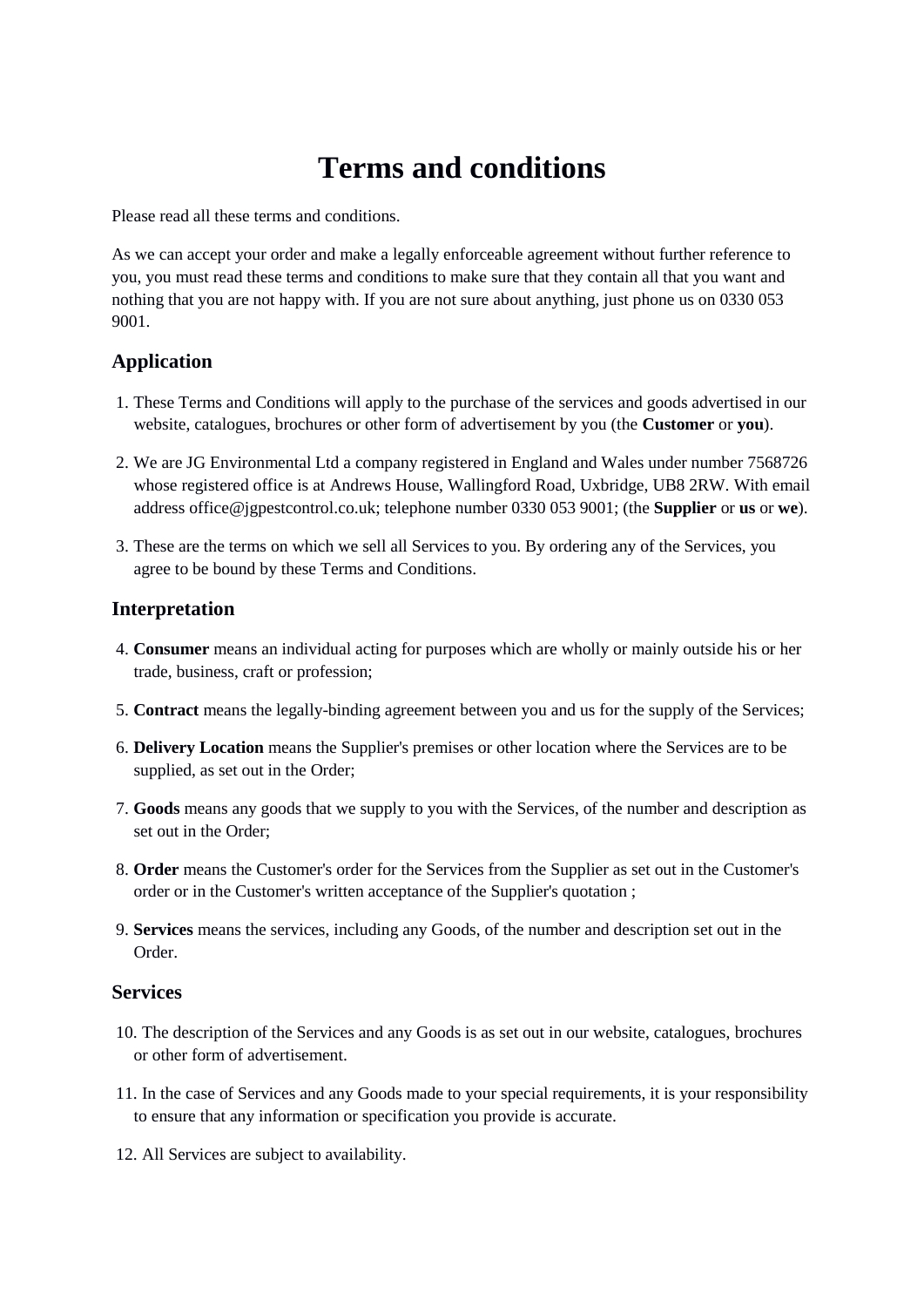13. We can make changes to the Services which are necessary to comply with any applicable law or safety requirement. We will notify you of these changes.

#### **Customer responsibilities**

- 14. You must co-operate with us in all matters relating to the Services, provide us and our authorised employees and representatives with access to any premises under your control as required, provide us with all information required to perform the Services and obtain any necessary licences and consents (unless otherwise agreed).
- 15. Failure to comply with the above is a Customer default which entitles us to suspend performance of the Services until you remedy it or if you fail to remedy it following our request, we can terminate the Contract with immediate effect on written notice to you.
- 16. If the works have to be delayed in order for Customer to remedy the above the fee as per clause 26 is payable.

#### **Basis of Sale**

- 17. The description of the Services and any Goods in our website, catalogues, brochures or other form of advertisement does not constitute a contractual offer to sell the Services or Goods.
- 18. When an Order has been made, we can reject it for any reason, although we will try to tell you the reason without delay, which must be due to running out of stock or resources, a price or description mistake, inability to obtain your payment or other genuine and fair reason.
- 19. A Contract will be formed for the Services ordered, only upon the Supplier sending an email to the Customer saying that the Order has been accepted or, if earlier, the Supplier's delivery of the Services to the Customer.
- 20. Any quotation or estimate of Fees (as defined below) is valid for a maximum period of 30 days from its date, unless we expressly withdraw it at an earlier time.
- 21. No variation of the Contract, whether about description of the Services, Fees or otherwise, can be made after it has been entered into unless the variation is agreed by the Customer and the Supplier in writing.
- 22. We intend that these Terms and Conditions apply only to a Contract entered into by you as a Consumer where we, the Supplier and you the Customer, enter the Contract at any of the Supplier's business premises, and where the Contract is not a contract (i) for which an offer was made by the Customer in the Supplier's and the Customer's simultaneous physical presence away from those premises, or (ii) made immediately after the Customer was personally and individually addressed in the Supplier's and the Customer's simultaneous physical presence away from those premises. If this is not the case, you must tell us, so that we can provide you with a different contract with terms which are more appropriate to you and which might, in some way, be better for you, eg by giving cancellation rights pursuant to consumer protection law. Business premises means immovable retail premises where we carry on business on a permanent basis or, in the case of movable retail premises, on a usual basis.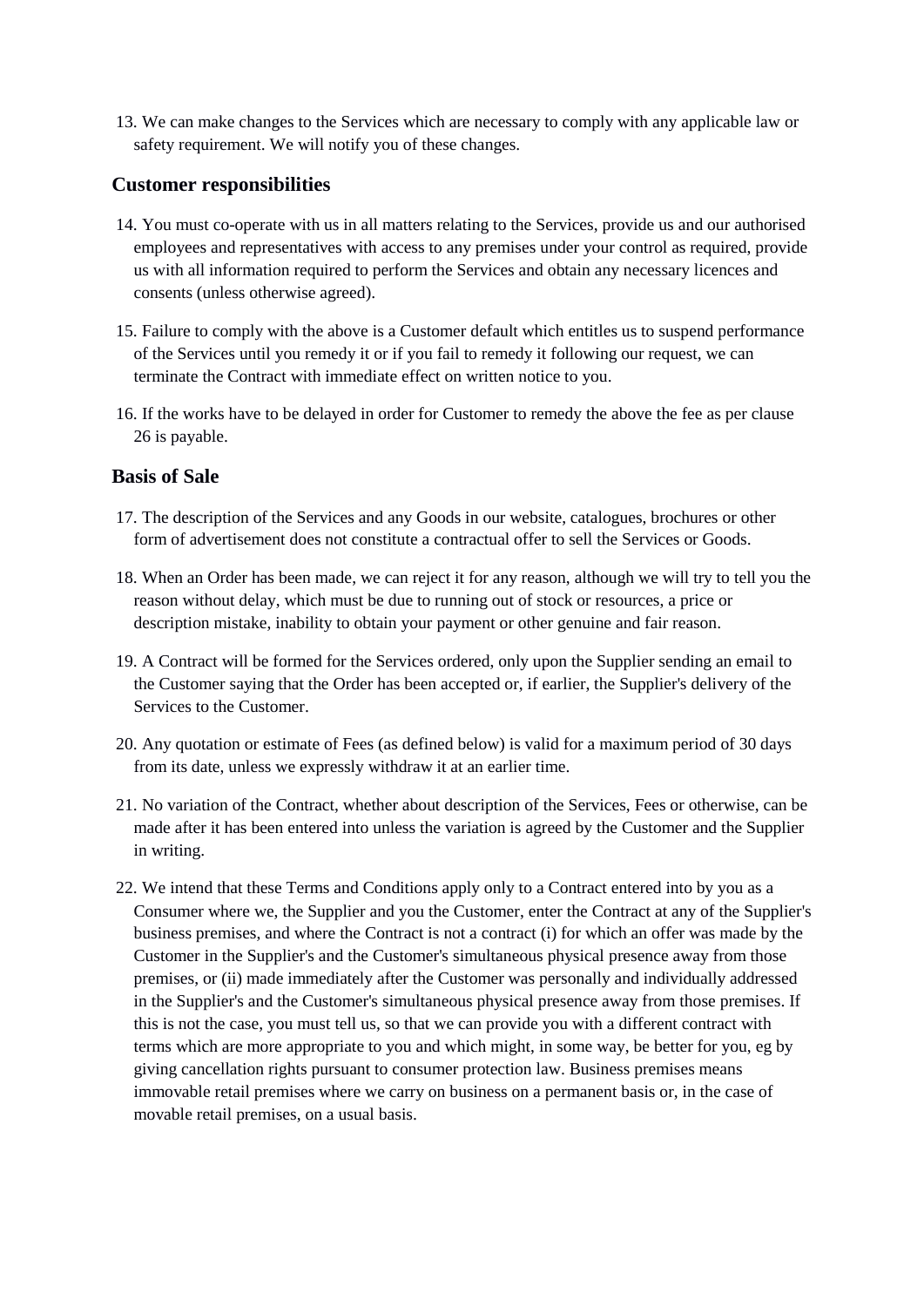# **Fees and Payment**

- 23. The fees (**Fees**) for each type of (if applicable) the Services, the price of any Goods (if not included in the Fees) and any additional delivery or other charges is that set out in our price list current at the date of the Order or such other price as we may agree in writing. Prices for Services may be calculated on a fixed fee or on a standard rate basis.
- 24. Fees and charges exclude VAT unless stated. VAT is applicable at the current rate on invoice date. If the rate of VAT increases before acceptance of the Order, we will only increase the Fees or charge by the amount of that increase if you agree, otherwise we must reject the Order and promptly inform you of this.
- 25. You must pay in cash or by submitting your credit or debit card details (credit cards are subject to our current transaction fee [% of total payment]) with your Order and we can take payment immediately or otherwise before delivery of the Services unless previously agreed payment terms.
- 26. Fee of each schedule start delayed, through customer failure to comply with clause 14 ,with less than 24 hours notice will incur a fee of £250 (ex VAT) or £25 per man per hour whichever is the least.
- 27. Failure to pay any of our fees without acceptable reason will result in court action.
- 28. Extra fees maybe incurred if passed to an external company for none payment.

## **Delivery**

- 29. We will deliver the Services, including any Goods, to the Delivery Location by the time or within the agreed period or, failing any agreement:
	- a. in the case of Services, within a reasonable time; and
	- b. in the case of Goods, without undue delay and, in any event, not more than 30 days after the day on which the Contract is entered into.
- 30. In any case, regardless of events beyond our control, if we do not deliver the Services on time, you can require us to reduce the Fees or charges by an appropriate amount (including the right to receive a refund for anything already paid above the reduced amount). The amount of the reduction can, where appropriate, be up to the full amount of the Fees or charges.
- 31. In any case, regardless of events beyond our control, if we do not deliver the Goods on time, you can (in addition to any other remedies) treat the Contract at an end if:
	- a. we have refused to deliver the Goods, or if delivery on time is essential taking into account all the relevant circumstances at the time the Contract was made, or you said to us before the Contract was made that delivery on time was essential; or
	- b. after we have failed to deliver on time, you have specified a later period which is appropriate to the circumstances and we have not delivered within that period.
- 32. If you treat the Contract at an end, we will (in addition to other remedies) promptly return all payments made under the Contract.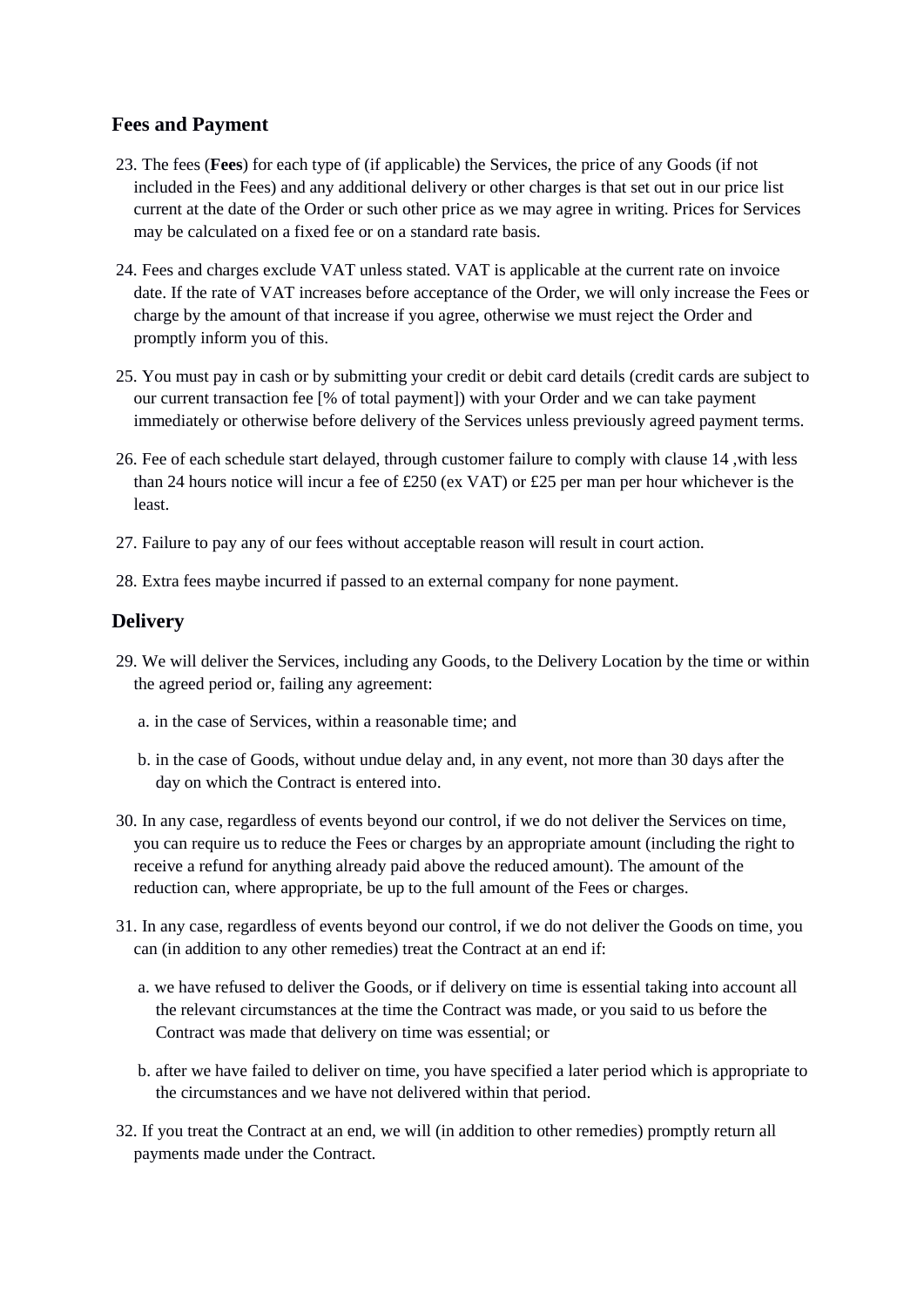- 33. In moments of high demand it may be the case that your job must be rearranged. We will endeavour to complete the job as a priority the next day. If the job cannot be completed the next day for any reason through fault of the company we will provide a discount of 20% and carry out the job within 5 days.
- 34. If you were entitled to treat the Contract at an end, but do not do so, you are not prevented from cancelling the Order for any Goods or rejecting Goods that have been delivered and, if you do this, we will (in addition to other remedies) without delay return all payments made under the Contract for any such cancelled or rejected Goods.
- 35. If any Goods form a commercial unit (a unit is a commercial unit if division of the unit would materially impair the value of the goods or the character of the unit) you cannot cancel or reject the Order for some of those Goods without also cancelling or rejecting the Order for the rest of them.
- 36. We do not generally deliver to addresses outside England and Wales, Scotland, Northern Ireland, the Isle of Man and Channels Islands. If, however, we accept an Order for delivery outside that area, you may need to pay import duties or other taxes, as we will not pay them.
- 37. You agree we may deliver the Goods in instalments if we suffer a shortage of stock or other genuine and fair reason, subject to the above provisions and provided you are not liable for extra charges.
- 38. If you or your nominee fail, through no fault of ours, to take delivery of the Services at the Delivery Location, we may charge the reasonable costs of storing and redelivering them please see .
- 39. The Goods will become your responsibility from the completion of delivery or Customer collection. You must, if reasonably practicable, examine the Goods before accepting them.

## **Risk and Title**

- 40. Risk of damage to, or loss of, any Goods will pass to you when the Goods are delivered to you.
- 41. You do not own the Goods until we have received payment in full. If full payment is overdue or a step occurs towards your bankruptcy, we can choose, by notice to cancel any delivery and end any right to use the Goods still owned by you, in which case you must return them or allow us to collect them.

## **Conformity and Guarantee**

- 42. We have a legal duty to supply the Goods in conformity with the Contract, and will not have conformed if it does not meet the following obligation.
- 43. Upon delivery, the Goods will:
	- a. be of satisfactory quality;
	- b. be reasonably fit for any particular purpose for which you buy the Goods which, before the Contract is made, you made known to us, expressly or by implication, regardless of whether that is a purpose for which goods of that type are usually supplied (unless you do not actually rely, or it is unreasonable for you to rely, on our skill and judgment) and be fit for any purpose held out by us or set out in the Contract; and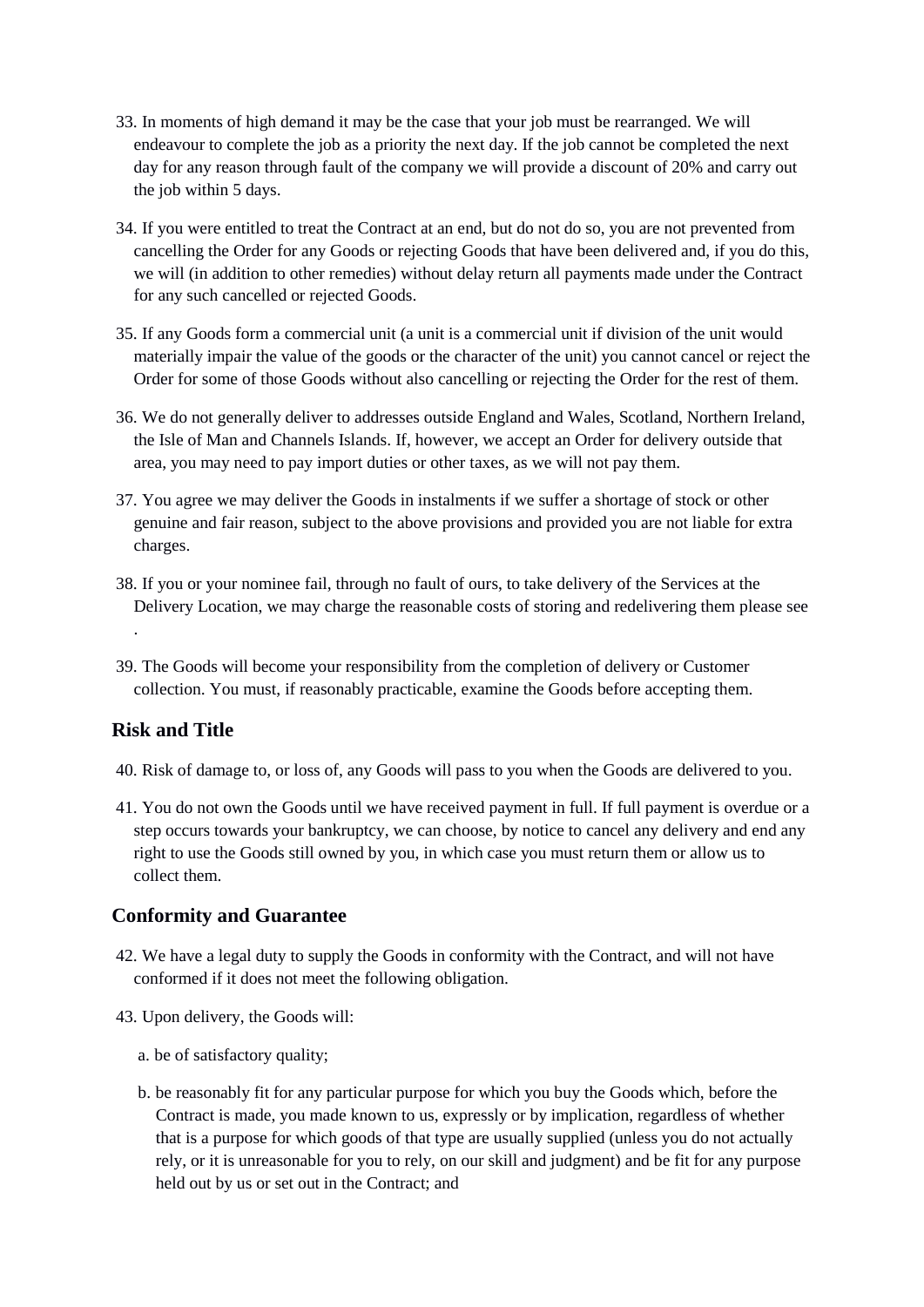- c. conform to their description.
- 44. It is not a failure to conform if the failure has its origin in your materials.
- 45. We will supply the Services with reasonable skill and care.
- 46. We will immediately, or within a reasonable time, give you the benefit of the free guarantee given by the manufacturer of the Goods. Details of the guarantee, including the name and address of the manufacturer, the duration and territorial scope of the guarantee, are set out On our websitewww.jgenvironmental.co.uk/terms. This guarantee will take effect at the time the Goods are delivered, and will not reduce your legal rights.
- 47. We will provide the following after-sales service: The supplier will provide guarantee period for treatment/ works as per website- www.jgenvironmental.co.uk/terms.
- 48. In relation to the Services, anything we say or write to you, or anything someone else says or writes to you on our behalf, about us or about the Services, is a term of the Contract (which we must comply with) if you take it into account when deciding to enter this Contract, or when making any decision about the Services after entering into this Contract. Anything you take into account is subject to anything that qualified it and was said or written to you by us or on behalf of us on the same occasion, and any change to it that has been expressly agreed between us (before entering this Contract or later).

#### **Duration, termination and suspension**

- 49. The Contract continues as long as it takes us to perform the Services.
- 50. Either you or we may terminate the Contract or suspend the Services at any time by a written notice of termination or suspension to the other if that other:
	- a. commits a serious breach, or series of breaches resulting in a serious breach, of the Contract and the breach either cannot be fixed or is not fixed within 30 days of the written notice; or
	- b. is subject to any step towards its bankruptcy or liquidation.
- 51. On termination of the Contract for any reason, any of our respective remaining rights and liabilities will not be affected.

#### **Successors and our sub-contractors**

52. Either party can transfer the benefit of this Contract to someone else, and will remain liable to the other for its obligations under the Contract. The Supplier will be liable for the acts of any subcontractors who it chooses to help perform its duties.

#### **Circumstances beyond the control of either party**

- 53. In the event of any failure by a party because of something beyond its reasonable control:
	- a. the party will advise the other properly as soon as reasonably practicable; and
	- b. the party's obligations will be extended so far as is reasonable, provided that that party will act reasonably, and the party will not be liable for any failure which it could not reasonably avoid,